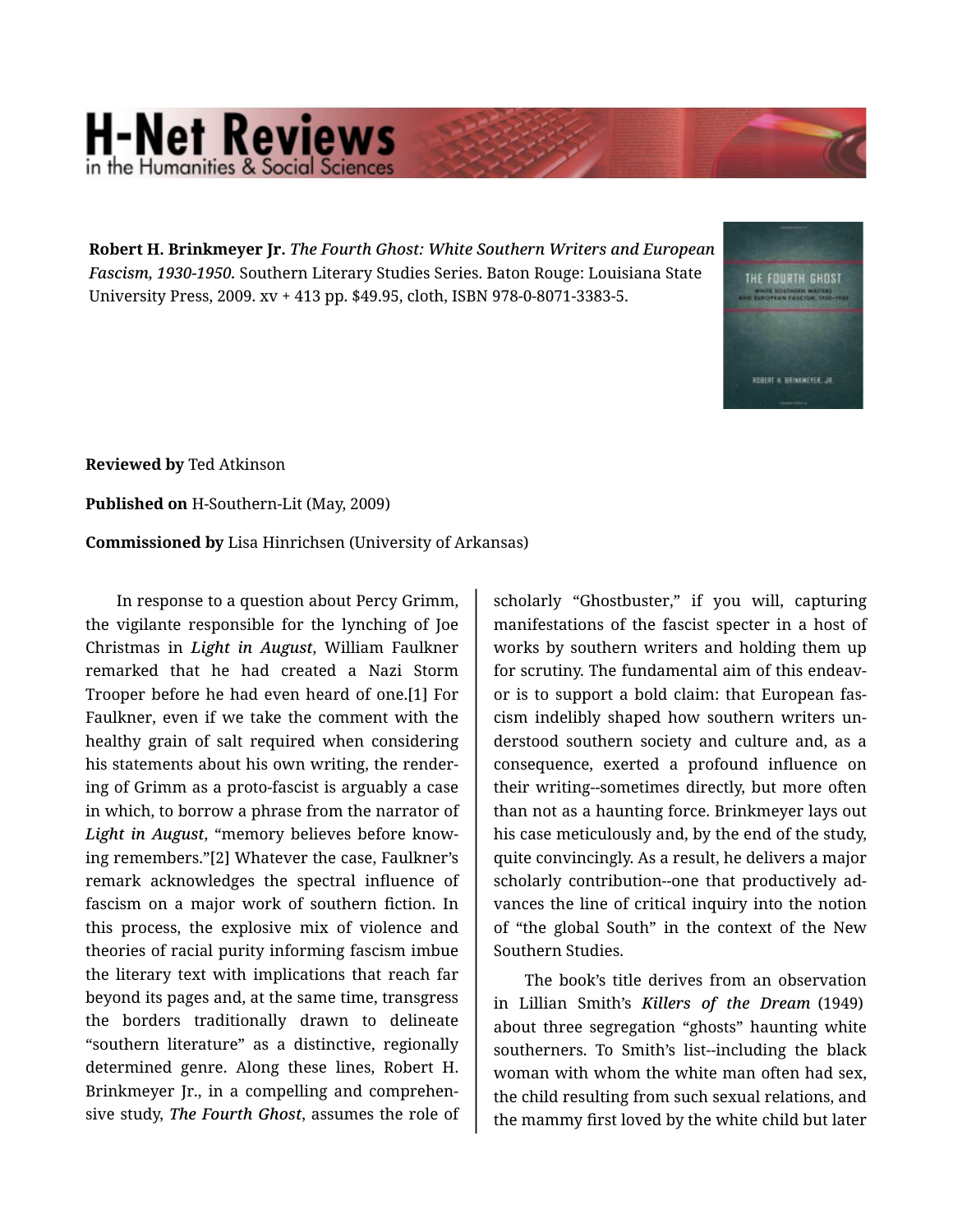rejected--Brinkmeyer adds a "fourth ghost ... looming alongside" the others: European fascism (pp. 1, 3). With anxieties about miscegenation framing Smith's spectral roster, Brinkmeyer's ad‐ dition seems entirely reasonable, steeped as fas‐ cism is in the ideology of racial purity. The metaphor serves Brinkmeyer's argument well, en‐ abling him to trace the ghostly presence on a spec‐ trum that runs from the explicit (passages from letters, memoirs, novels, and reportage in which writers address fascism per se) to the implicit (motifs, themes, and elements of characterization interpreted as responsive to fascism's influence). Taking Brinkmeyer's painstaking scholarship as a whole, one cannot help but come away from this provocative study with the sense that, to adapt Flannery O'Connor's observation, while the South viewed in its scope is hardly fascist-centered, it is most certainly fascist-haunted.

Although the study does sacrifice depth to breadth at times, Brinkmeyer is able to cover am‐ ple ground in pursuit of the "fourth ghost." After an economical and constructive introduction that lays the critical foundation expertly, he offers an illuminating reassessment of the Nashville Agrari‐ ans, revealing how the cadre's movement got caught up in a tangled web of political rhetoric that formed when the European fascist threat was met with a revival of democratic values in Ameri‐ ca. Brinkmeyer demonstrates how Agrarian ideas and dubious intellectual associations (for exam‐ ple, with the American fascist sympathizer Se‐ ward Collins, editor of the *American Review*) left the group open to charges by critics in the North and the South that its prevailing conception of "southern traditionalism" was in many respects aligned with fascism. As a result, Brinkmeyer con‐ vincingly supports his claim that "the long shad‐ ow of Fascist allegations, together with the na‐ tion's mounting fervor of patriotic nationalism against the Fascist enemy, played a large part in the Agrarians' undoing and particularly affected the literary careers of three of its leaders, John Crowe Ransom, Donald Davidson, and Allen Tate"

(p. 25). In the next chapter, Brinkmeyer examines W. J. Cash, noting how his intellectual differences with the Agrarians bring the fascist specter into more visible relief. In particular, Cash's concept of the "savage ideal," which takes on added critical edge in the context of Brinkmeyer's focus on fas‐ cism, angered Davidson, because it asserted a tan‐ gible connection between southern traditionalism and "a tightly bound system of repression and taboo" not unlike a fascist social order (p. 49). With these two chapters in place, a pattern emerges in Brinkmeyer's findings, as he sums up in the coda: on the one hand, the "traditionalist configuration" asserted that "the tall men of the South stand opposed to the small men of moderni‐ ty, the faceless masses created by the modern in‐ dustrial state, which in its final evolution was the Fascist state"; on the other hand, "writers who found disturbing parallels between Fascism and southern culture emphasized, not the premodern nature of southern traditionalism, but its moder‐ nity, manifested in its authoritarian control of its citizens" (pp. 310, 311).

For Brinkmeyer, the Nashville Agrarians and William Alexander Percy held fast to the "tradi‐ tionalist configuration," their ruminations about the supposed harmony of agrarian social order (whether idealized as exemplary or stoically mourned in passing) ironically tinged with ele‐ ments of coercion and repression found in Adolf Hitler's Germany and Benito Mussolini's Italy. Like Cash, Brinkmeyer argues, Lillian Smith, Car‐ son McCullers, and Lillian Hellman perceived southern traditionalism as a means of masking as‐ pects of Jim Crow society that aligned southern white supremacy with European fascism, explor‐ ing the ominous implications of this connection in various forms--social and cultural commentary, fiction, and drama. For the other writers that Brinkmeyer examines, the relationship with the two opposing forces was more malleable, marked by shifting allegiances and, in turn, artistic and political transformations. Arguing, for example, that "no southern writer was influenced as deeply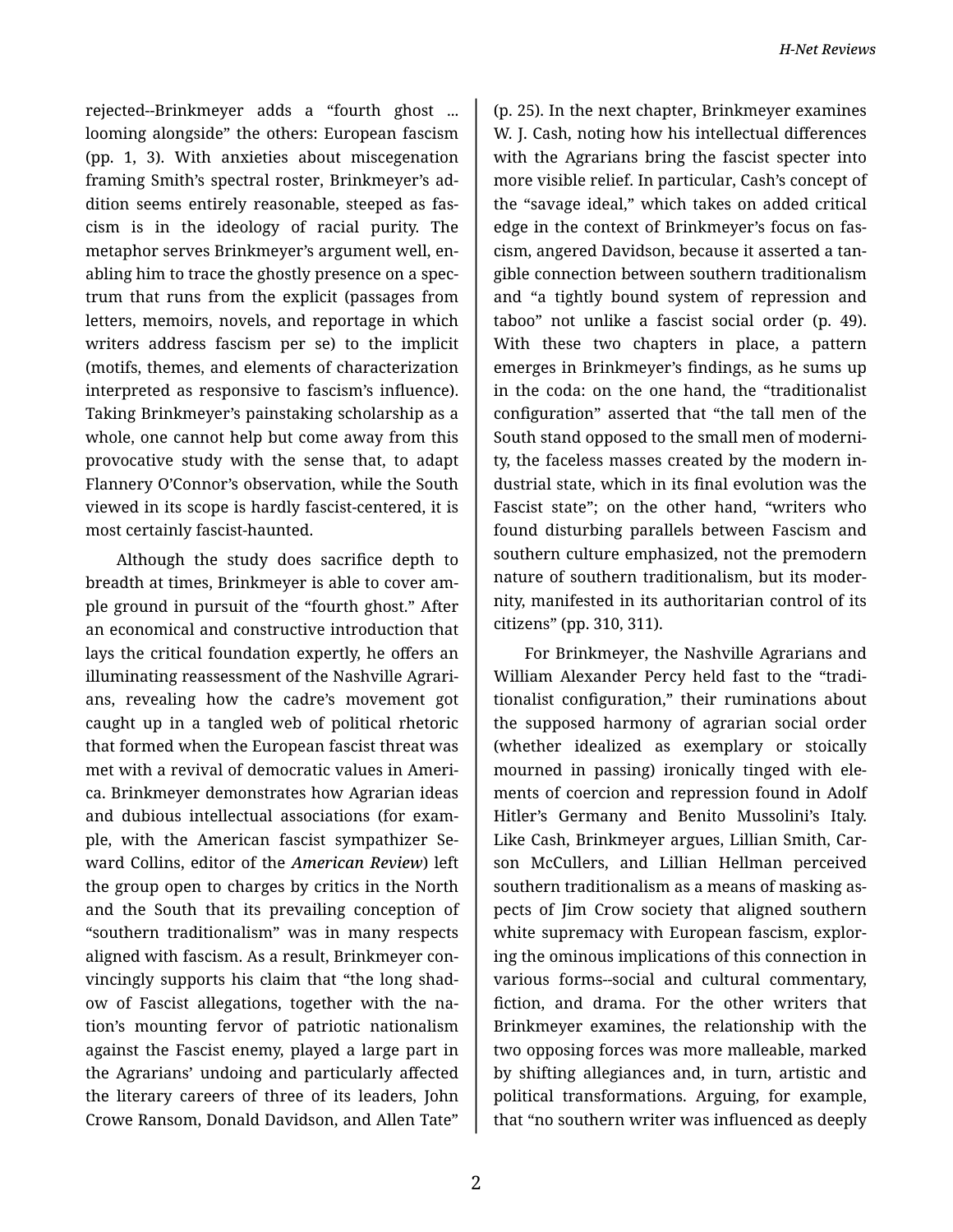as Thomas Wolfe by the rise of Nazi Germany," Brinkmeyer documents the author's journey (both introspective and geographical) from enthusiastic Germanophile to "chastened" realist in the face of Hitler's mounting atrocities (p. 146). For Katherine Anne Porter, as Brinkmeyer illustrates, the pendu‐ lum swung in the other direction, as her time in Germany in the 1930s influenced her initially to become a vociferous critic of fascism and, as close kin, southern traditionalism, only to wind up late in her career a determined and at times authori‐ tarian advocate of the very southern traditionalist mindset that she had earlier critiqued. Brinkmey‐ er's treatment of Faulkner is cogent as well, as‐ serting primarily via examination of short stories published in the early 1940s that the author's "anti-Fascist positions ... eventually not only worked their way thematically into his fiction but also guided the aesthetic choices he made in con‐ structing that fiction" (p. 176). Thus, in Brinkmey‐ er's view, the Faulkner who was branded by leftist critics in the 1930s as leaning fascist actually fol‐ lowed the path of anti-fascism toward a strident defense of democracy during World War II and "a new, socially responsible vision" of what an artist should be (p. 177).

Brinkmeyer concludes his book with a coda that moves beyond the timeframe of 1930-50, hit‐ ting much closer to home, as it were. In the coda, Brinkmeyer offers insightful readings of Walker Percy's *Lancelot* (1977) and *The Thanatos Syn‐ drome* (1987) and William Styron's *Sophie's Choice* (1979) to make the case that "the specter of Fascism and its relevance to understanding the South never entirely dissipated" (p. 312). In each of these works, as Brinkmeyer suggests, fierce ad‐ vocacy of southern traditionalism has the effect of invoking the fascist ghost. It is worth noting, for the purposes of testing the relevance of Brinkmeyer's study beyond the parameters of southern literary studies, that this phenomenon remains prevalent in American culture even to this day. Consider, for example, Ron Paul's re‐ sponse in the 2008 Republican presidential prima‐

ry to video footage of former Arkansas governor Mike Huckabee defending southern-fried family values with a cross in the backdrop. Paul quoted Sinclair Lewis's charge, "When fascism comes to America, it will be wrapped in the flag and carry‐ ing the cross," which reflected a prevailing view in the 1930s that fascism would come marching from the South. The line, taken from Lewis's antifascist satirical novel *It Can't Happen Here* (1935), resurfaced on bumper stickers in the wake of Paul's comment. The roots of Paul's seemingly su‐ perficial observation run historically and cultural‐ ly deep, though, and Brinkmeyer's study performs the important work of helping to uncover them to a significant degree. As Brinkmeyer skillfully re‐ veals, fascism, in effect, did come to America, al‐ beit in the form of a haunting presence that vexed and possessed, frightened and fascinated, the most influential and celebrated white southern writers, and, in so doing, reinforced the ties that bound and continue to bind Old South to New and, for that matter, Old World to New.

Notes

[1]. Frederick L. Gwynn and Joseph Blotner, eds., *Faulkner in the University: Class Conferences at the University of Virginia, 1957-1958* (Char‐ lottesville: University of Virginia Press, 1959), 41.

[2]. William Faulkner, *Light in August* (New York: Vintage, 1959), 119.